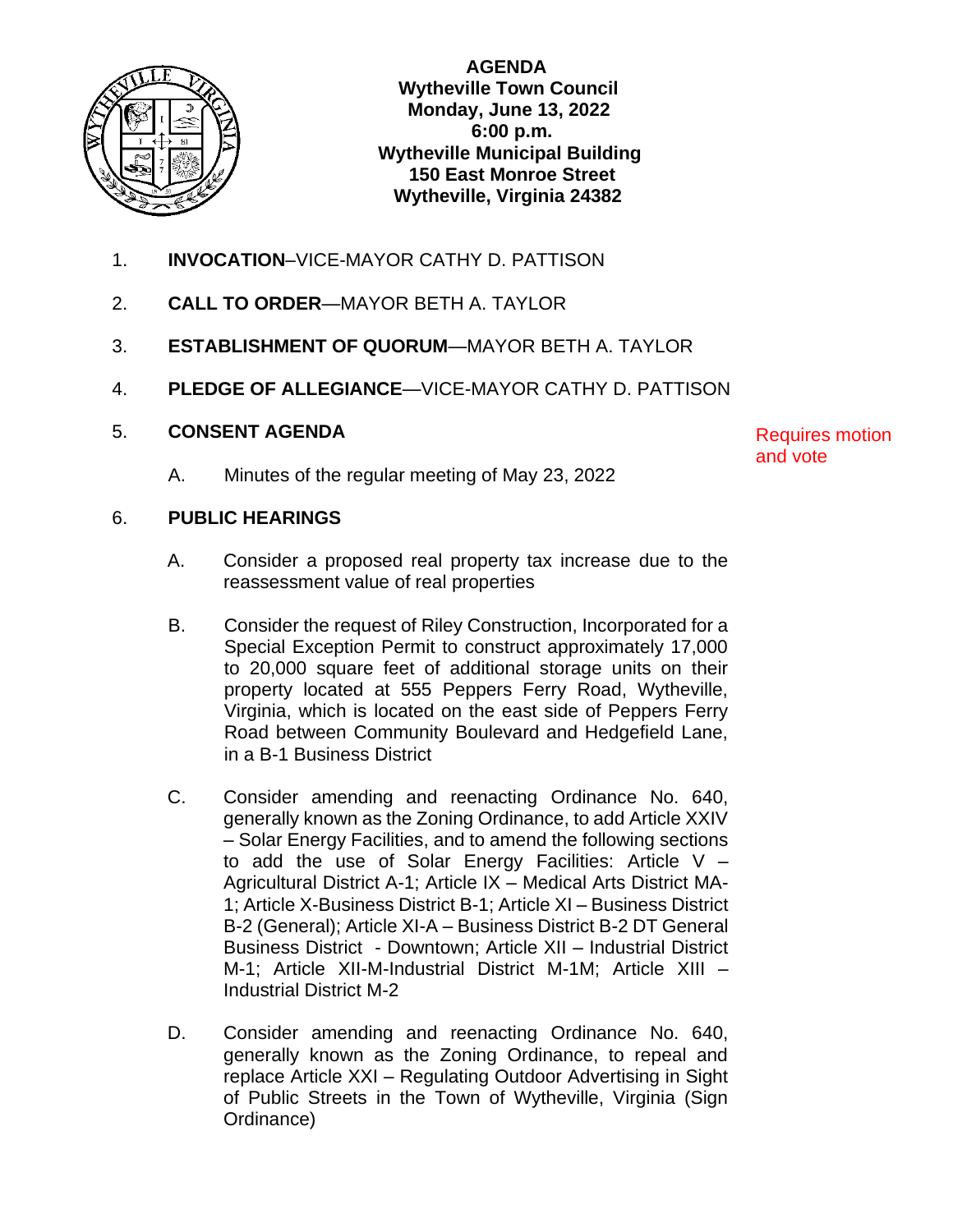E. **(7:00 p.m.)** Consider Ordinance No. 1410, the Budget Ordinance for Fiscal Year 2022-23

# 7. **CITIZENS' PERIOD**

- A. Adoption and presentation of a resolution recognizing Mr. Todd Wolford, Executive Director of Downtown Wytheville, Incorporated, for receiving the 2022 Mary Means Leadership Award Requires motion and vote
- B. Email received regarding the Noise Ordinance
- C. Others

# 8. **NEW BUSINESS** - TOWN MANAGER T. BRIAN FREEMAN

### 9. **APPOINTMENTS**

- A. Consider the reappointment of Mr. David Taylor to the Smyth-Wythe Airport Commission (term expires June 30, 2022)
- B. Consider the reappointment of Mr. Terry Beamer to the Willow Brook Jackson/Umberger Homestead Museum Advisory Board (term expires July 31, 2022)
- C. Consider the reappointment of Mr. David Taylor to the Willow Brook Jackson/Umberger Homestead Museum Advisory Board (term expires July 31, 2022)
- D. Consider the reappointment of Councilwoman Holly Atkins as the member and Councilman Gary Gillman as the Alternate Member to the District III Governmental Cooperative (terms expire June 30, 2022)

### 10. **ORDINANCES/RESOLUTIONS**

- A. Ordinance No. 1410, the Budget Ordinance for Fiscal Year 2022-23, on second reading
- B. Ordinance No. 1412, an ordinance amending and reenacting Ordinance No. 640, generally known as the Zoning Ordinance, to add Article XXIV – Solar Energy Facilities, and to amend the following sections to add the use of Solar Energy Facilities: Article V – Agricultural District A-1; Article IX – Medical Arts District MA-1; Article X-Business District B-1; Article XI – Business District B-2 (General); Article XI-A – Business District B-2 DT General Business District Downtown; Article XII – Industrial District M-1; Article XII-M-Industrial District M-1M; Article XIII – Industrial District M-2, on first reading

Requires motion

and roll call vote

A-C

Requires motion and vote A-D